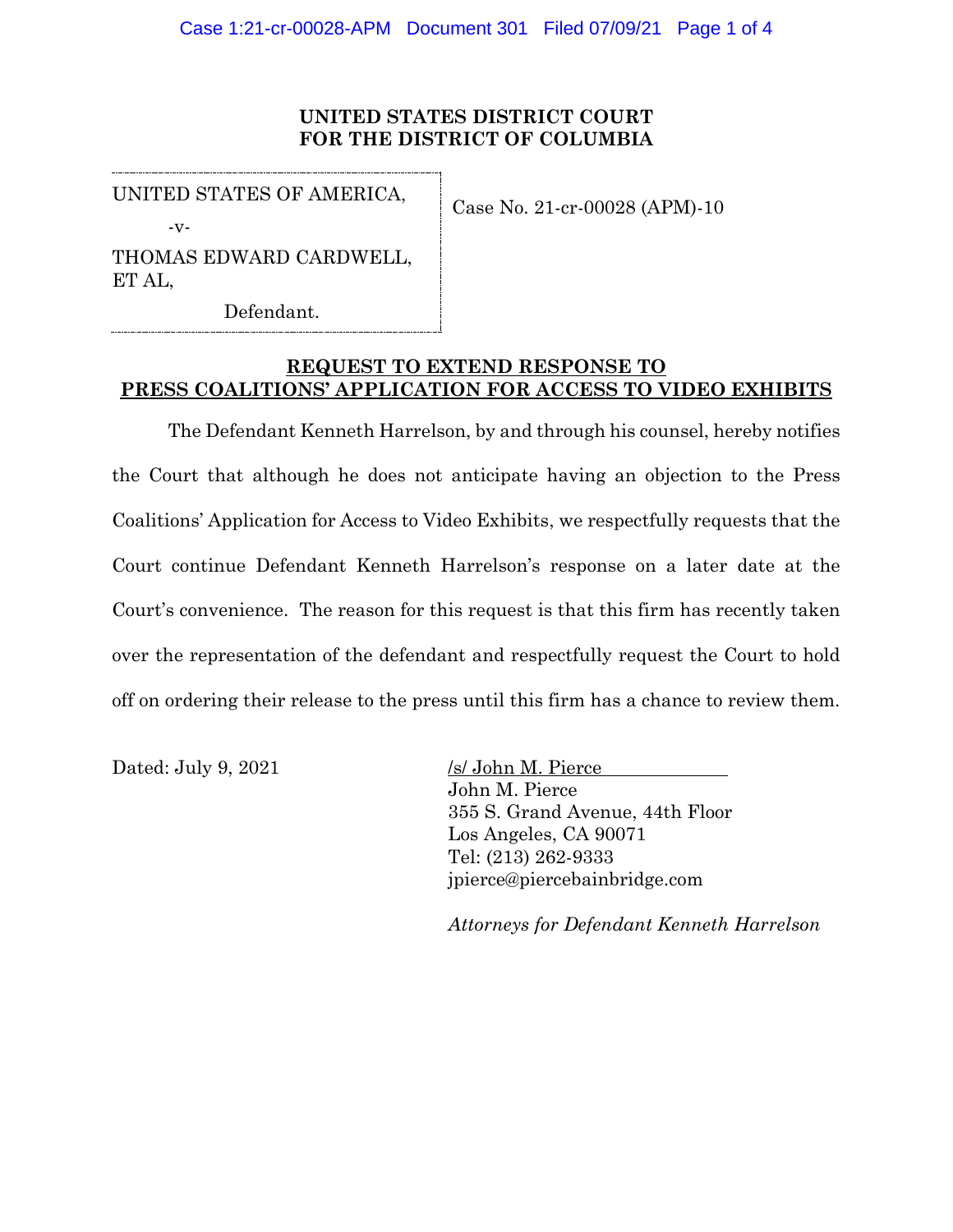## **CERTIFICATE OF SERVICE**

I hereby certify that, on July 9, 2021, the foregoing was filed via the Court's electronic filing system, which constitutes service upon all counsel of record.

/s/ John M. Pierce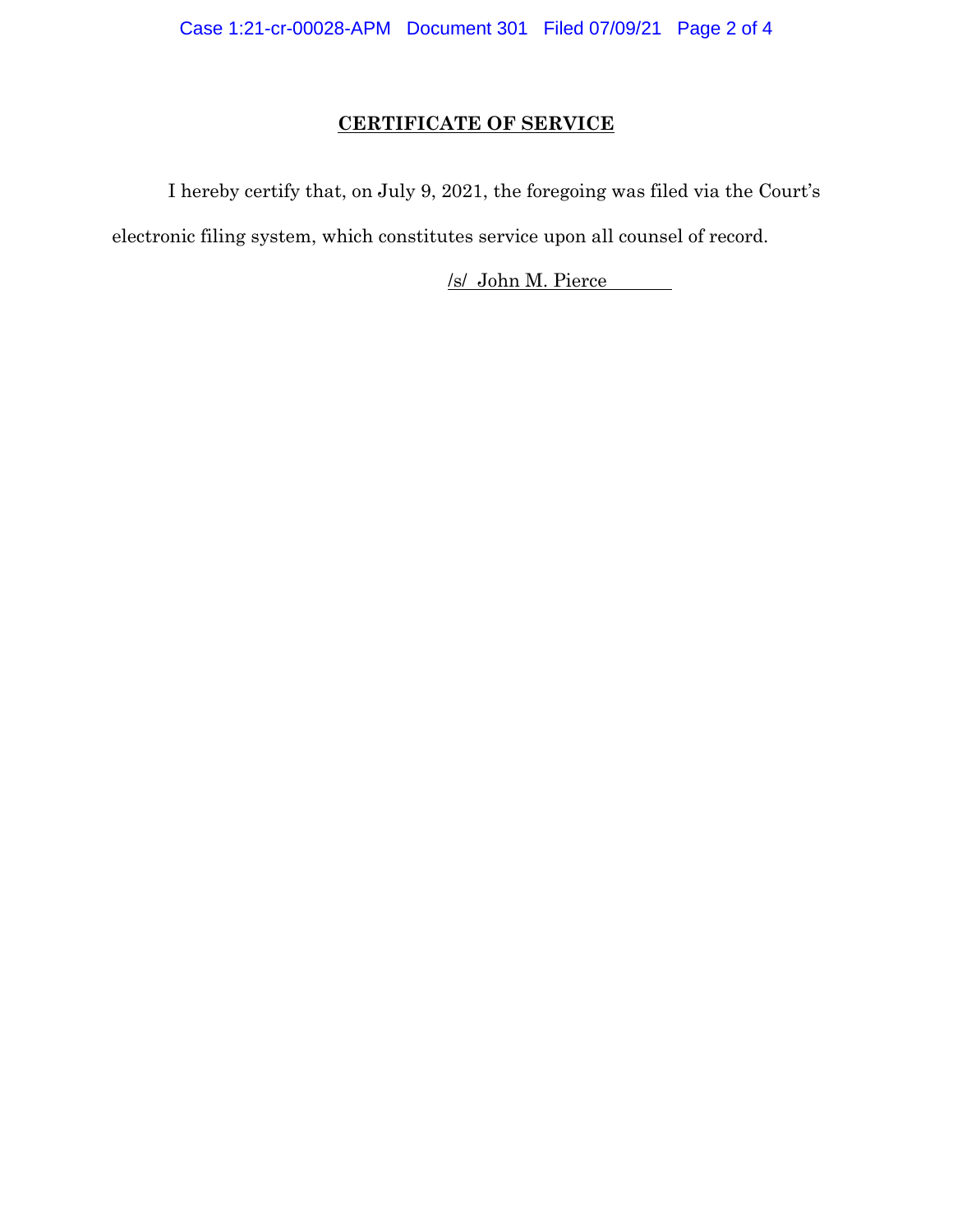Dated: July 9, 2021 /s/ Robert L. Jenkins, Jr. Robert L. Jenkins Jr. Brynum & Jenkins 1010 Cameron Street, Ste. 123 Alexandria, Va 22314 Tel: (703) 309-0899 rjenkins@bynumandjenkinslaw.com

Attorneys for Defendant William Joseph Pepe